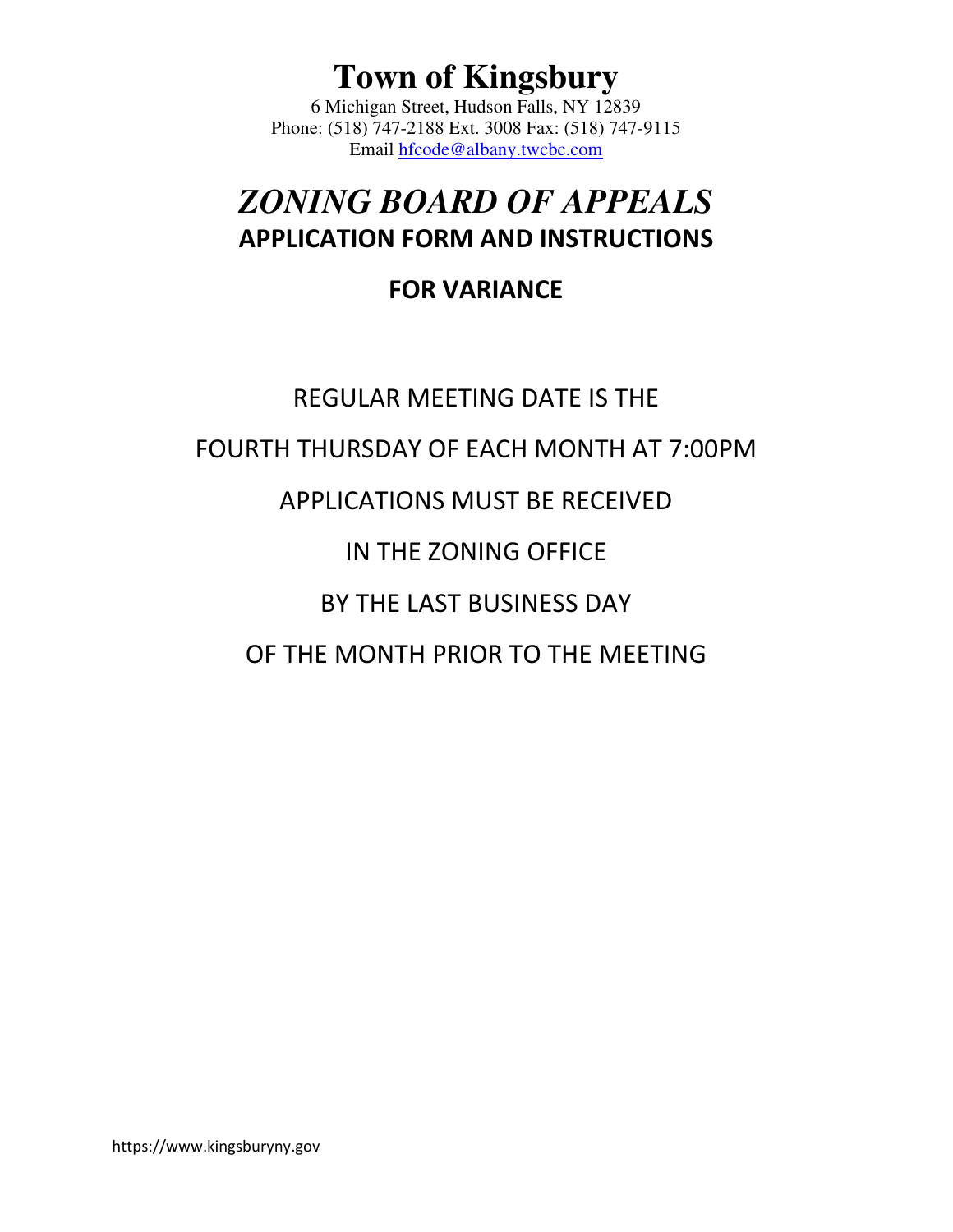#### SIGNATURE PAGE

This page includes the Authorization to Act as Agent Form, Engineering Fee Disclosure, Other Permit Responsibility and Agreement to provide documentation required.

Complete the following if the **OWNER** of the property is not the same as the applicant

| Owner's Agent Form                                                                                                           |             |              |             |
|------------------------------------------------------------------------------------------------------------------------------|-------------|--------------|-------------|
| Owner:                                                                                                                       |             |              |             |
| Designates:                                                                                                                  |             |              |             |
| As Agent Regarding:                                                                                                          | Variance    | Site Plan    | Subdivision |
| For Tax Map No:                                                                                                              | Section     | <b>Block</b> | Lot         |
| Deed Reference:                                                                                                              | <b>Book</b> | Page         | Date        |
| <b>PRINT NAME:</b>                                                                                                           |             |              |             |
| SIGNATURE:                                                                                                                   |             | (Owner)      | (Date)      |
| Complete the following if the <b>APPLICANT</b> is unable to attend the meeting or wishes to be represented by another party. |             |              |             |
| Applicant's Agent Form                                                                                                       |             |              |             |
| Owner:                                                                                                                       |             |              |             |
| Designates:                                                                                                                  |             |              |             |
| As Agent Regarding:                                                                                                          | Variance    | Site Plan    | Subdivision |
| For Tax Map No:                                                                                                              | Section     | <b>Block</b> | Lot         |

Engineering Fee Disclosure: Applications may be referred to the Town consulting engineer for review as determined by code and fees must be paid prior to issuance of Certificate of Occupancy. Fees for engineering review services will be charged directly to the applicant. Fees for engineering review will not exceed \$1,000 without notification to the applicant.

SIGNATURE: (Owner) (Date)

PRINT NAME: (Owner)

Please Note: Other permits may be required for construction or alteration activity subsequent to approval by the Planning Board. It is the applicant's responsibility to obtain any additional permits.

Official Meeting Minutes Disclosure: It is the practice of the Planning Board to have a designated stenographer tape record the proceedings of meetings resulting from application, and those minutes transcribed from those tapes constitute the official record of all proceedings. If there is a discrepancy between such record and the handwritten minutes taken by the designated stenographer, the handwritten minutes shall be deemed the official record.

I, the undersigned, have thoroughly read and understand the instructions for submission agree to the submission requirements and completed the check list.

| SIGNATURE OF APPLICANT:     | DATE: |
|-----------------------------|-------|
| SIGNATURE OF <b>AGENT:</b>  | DATE: |
| https://www.kingsburyny.gov |       |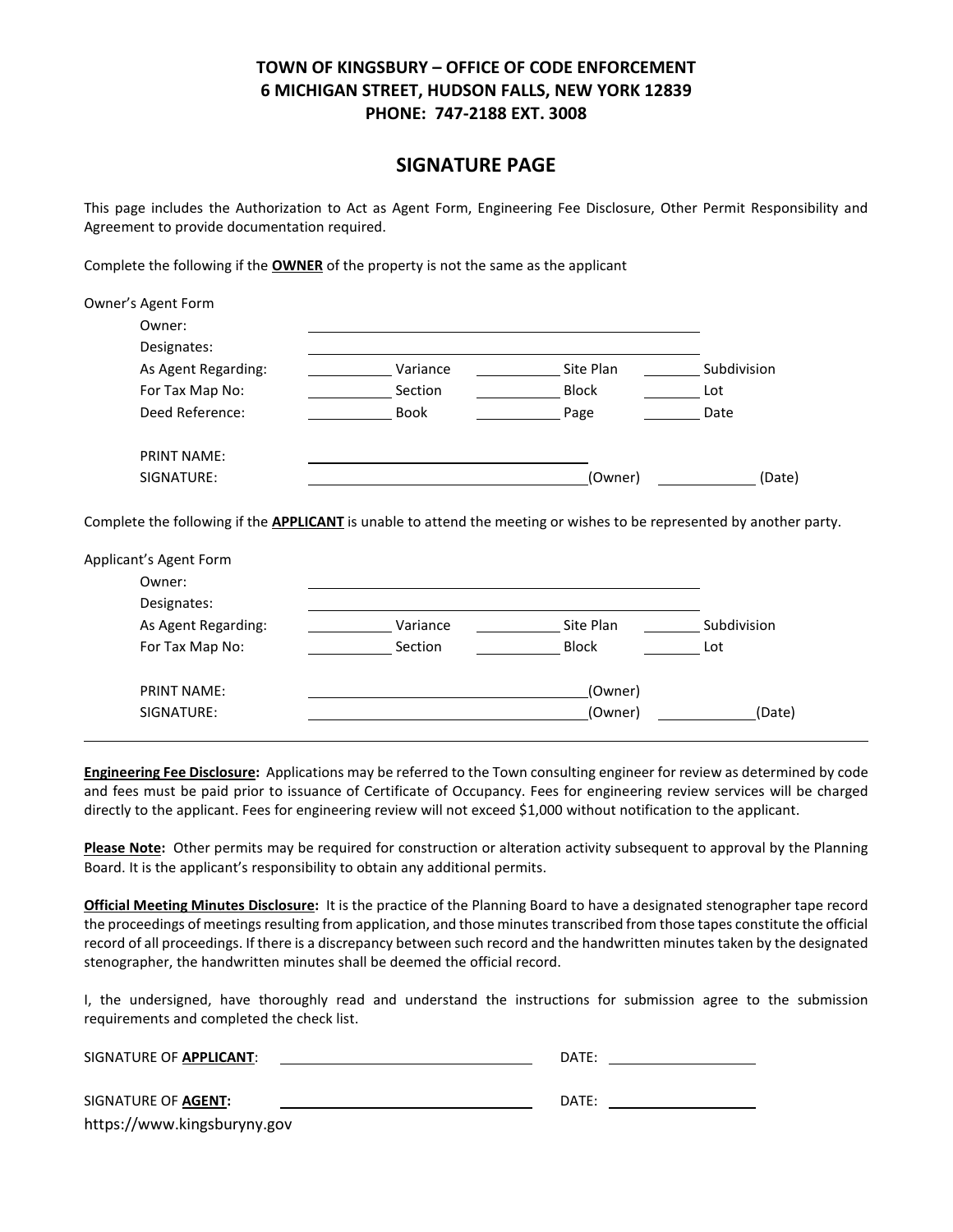#### **APPLICATION FOR VARIANCE FROM THE REQUIERMENTS OF THE ZONING ORDANCE**

TO THE ZONING BOARD OF APPEALS:

THIS APPLICATION FOR A VARIANCE IS MADE PURSUANT TO SECTION 280-17 OF THE CODE OF THE TOWN OF KINGSBURY.

APPLICATION DATE: PROPERTY OWNER: PHONE:

ADDRESS:

| LOCATION: |  |  |
|-----------|--|--|
|           |  |  |

TAX MAP NUMBERS: ZONING DISTRICT:

APPLICATION IS MADE FOR A VARIANCE FROM THE REQUIREMENTS OF SECTION(S):

ATTACHED PLEASE FIND THE FOLLOWING DOCUMENTATION IF APPLICABLE:

- 1) A DESCRIPTION OF THE SPECIAL CIRCUMSTANCES AND/OR PHYSICAL CONDITIONS WHICH DEMONSTRATE THAT PRACTICAL DIFFICULTY OR UNNECESSARY HARDSHIP IS IMPOSED BY THE ORDINANCE AND DEPRIVES THE APPLICNANT OF REASONABLE USE OF THE PREMISES, ADDRESSING THE SPECIFIC CRITERIA OUTLINED IN THE INSTRUCTIONS.
- 2) A SCALED SITE MAP INDICATION TION OF THE FOLLOWING: LOCATION OF SITE WITHIN THE TOWN, LOT DIMENSIONS, NORTH ARROW, LOCATION AND DIMENSIONS OF BUILDING EXISTING AND PROPOSED, SETBACK DISTANCES, PARKING LAYOUTS, PROMINENTS SLOPES AND OTHER PHUSICAL FEATURES OF THE PROPERTY, LOCATION OF WATER AND SEWER SYSTEMS EXISTING AND PROPOSED, EASEMENTS AND PUBLIC ROADS, ADJACENT OWNERSHIP.

THE APPLICANT REPRESENTS FOR THE REASON SET FORTH IN THIS APPLICATION, THAT THE GRANTING OF THE VARIANCE IS NECESSARY FOR THE REASONABLE USE OF THE LAND OR BUILDING INVOLVED, AND IS THE MINIMUM VARIANCE THAT WILL ACCOMPLISH THIS PURPOSE.

| DATE. | <b>APPLICANT SIGNATURE:</b> |  |
|-------|-----------------------------|--|
|       |                             |  |

**OFFICE USE**

APPLICATION #:

https://www.kingsburyny.gov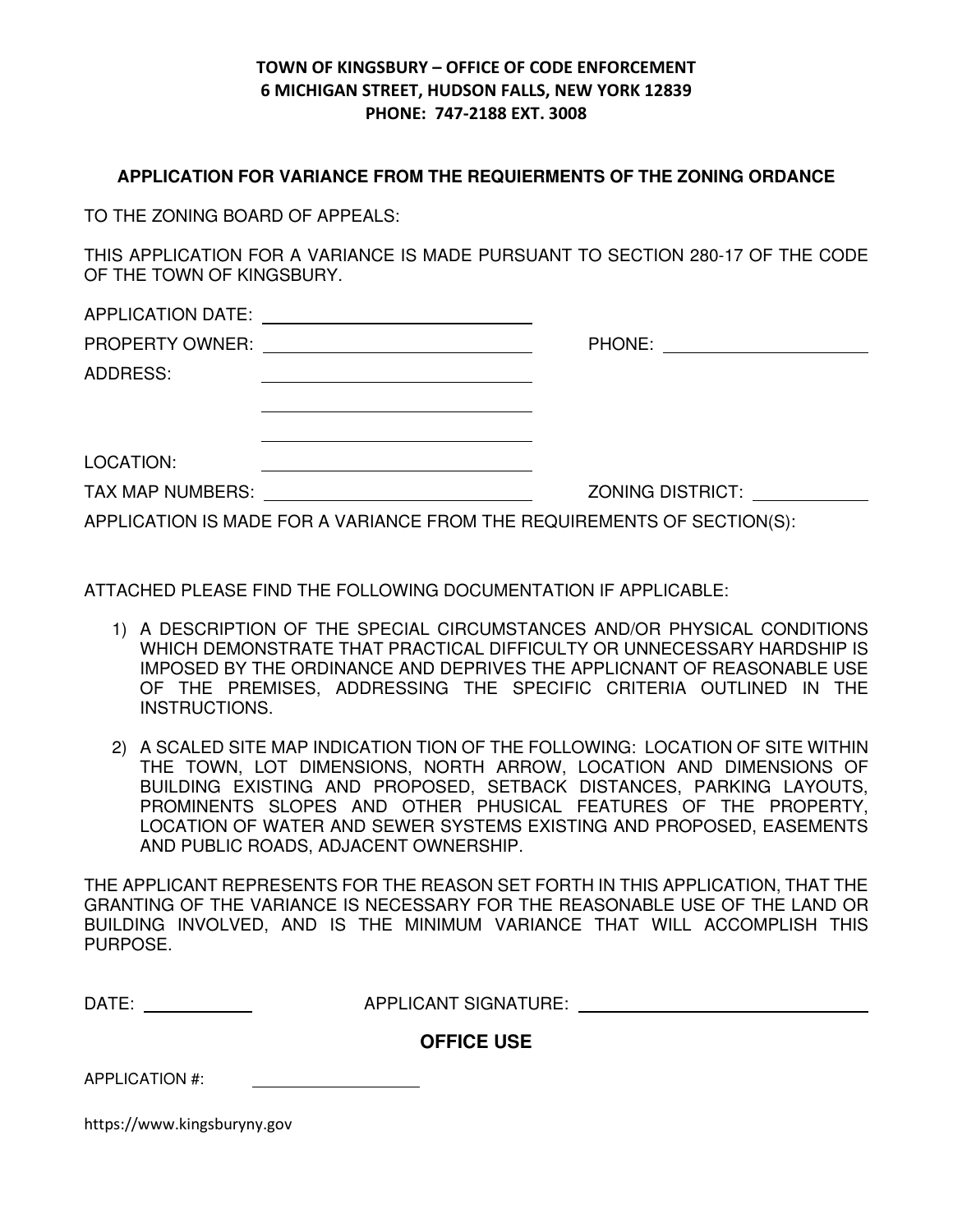| PUBLISHED ON:        |  |
|----------------------|--|
| <b>HEARING DATE:</b> |  |
| RESULT:              |  |

#### **INSTRUCTIONS**

- 1. COMPLETE PROTIONS OF THE APPLICATION INCLUDING ATTACHMENTS AND ENVIRONMENTAL ASSESSEMENT FORM IF REQUIRED.
- 2. APPLICATIONS AND ATTACHMENTS MUST BE PRINTED LIGIBLY OR TYPE WRITTEN.
- 3. APPLICATION MUST BE SUBMITTED WITH TWELVE (12) 11X17 COPIES.
- 4. APPLICATION FEE MUST BE SUBMITTED WITH APPLICATION.
- 5. THE REGULAR ZONING BOARD MEETINGS OCCUR ON THE FOURHT THURSDAY EACH MONTH. COMPLETED APPLICATION AND FEE BUST BE SUBMITTED BY THE LAST BUSINESS DAY OF THE MONTH PRECEDING THE HEARING DATE.
- 6. VARIANCES ARE OF TOWN TYPES, USE OR AREA. ATTACHMENT OF THE APPLICATION MUST ADDRESS THE FOLLOWING ISSUES FOR EACH TYPE OF VARIANCE. SEE VARIANCIES ON NEXT PAGE.
- 7. THE BOARD MEETING IS A PUBLIC HEARING, NEIGHBORS WILL BE NOTIFIED, AND THE MEETING WILL BE PUBLISHED IN THE LEAGLE ADS OF THE NEWSPAPER.
- 8. THE BOARD OF APPEALS HAS THE AUTHORITY TO IMPOSE REASONABLE CONDITIONS ON BOTH USE AND AREA VARIANCES.
- 9. WRITTEN PEMISSION FROM THE APPLICANT IS REQUIRED FOR AN AGENT TO ACT ON THE APPLICANT'S BEHALF.
- 10. THE ZONING ADMINISTRATOR'S OFFICE IS OPEN WEEKDAYS FROM 8:30 AM TO 4:00 PM AND WILL ASSIST YOU.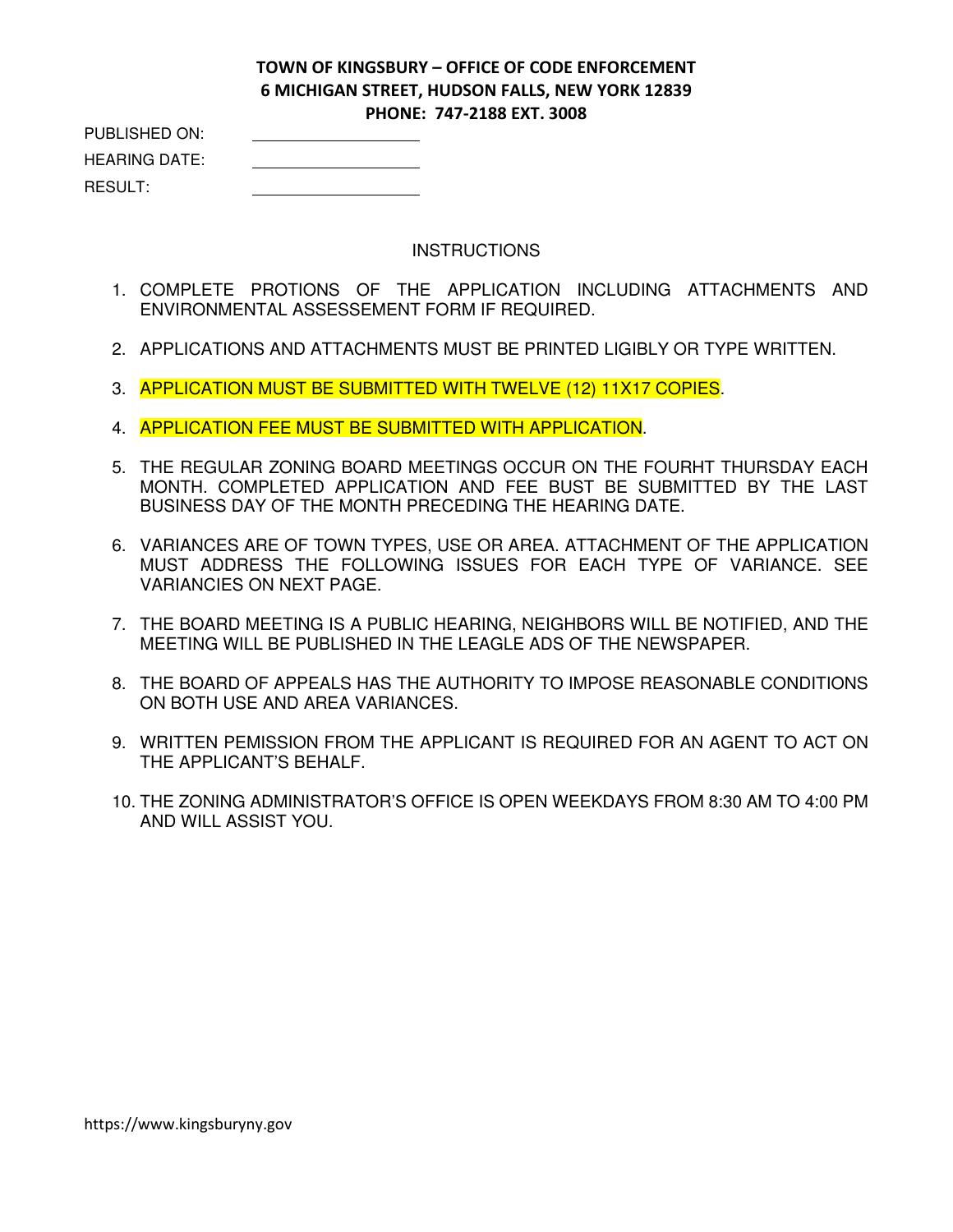#### **USE VARIANCE**

A USE VARIANCE IS REQUIRED IN ORDER TO DEVELOP OR USE A PROPERTY IN A MANNER WHICH IS NOT PERMITTED OR IS PROIBITED BY THE ZONING ORDINANCE. IN ORDER FOR THE BOARD TO GRANT A USE VARIANCE, CURRENT LAW REQUIRES THE APPLICANT TO PROVE UNNECESSARY HARDSHIP AND SATISFY ALL OF THE FOLLOWING CRITERIA:

- A. UNDER APPLICABLE ZONING REGULATIONS, THE APPLICANT IS DEPRIVED OF ALL ECONOMIC USE OR BENEFIT FROM THE PROPERTY IS QUESTION. THE DEPRIVATION MUST BE ESTABLISHED BY COMPETENT FINANCIAL EVIDENCE.
- B. THE ALLEGED HARDSHIP MUST BE UNIQUE TOT EH PROPERTY, AND NOT APPLICABLE TO A SUBSTANTIAL PROTION OF THE DISTRICT.
- C. THE VARIANCE, IF GRANTED WILL NOT ALTER THE ESSENTIAL CHARACTER OF THE NEIGHBORHOOD.
- D. THE ALLEGED HARDSHIP IS NOT SELF-CREATED.

THE ZONING BOARD MAY GRANT THE MINIMUM RELIEF NECESSARY TO ALLOW REASONABLE USE OF THE LAND IN QUESTION.

#### **AREA VARIANCE**

AN AREA VARIANCE IS A REQUEST FOR MODIFICATION OF THE DIMENSIONAL STANDARDS CONTAINED IN THE ZONING ORDINANCE. (I.E. SETBACKS, FRONTAGE, ECT.) THIS APPLIES WHEN STRICT APPLICATION OF THE REGULATIONS WOULD CAUSE PRACTICAL DIFFICULTY WHEN THE APPLICANT WISHES TO USE OR DEVELOP THE PROPERTY IN A MANNER PERMITTED BY THE ORDINANCE. IN AMKING A DETERMINATION OF PRACTICAL DIFFICULTY, THE BOARD OF APPEALS MY CONSIDER:

- A. WHETHER AN UNDESIRABLE CHANGE WILL BE PRODUCED IN THE CHARACTER OF THE NEIGHBORHOOD, OR A DETRIMENT TO NEARBY PROPERTIES WILL BE CREATED.
- B. WHETER IT IS FEASIBLE FOR THE APPLICANT TO GAIN THE BENEFIT DESIRED BY SOME OTHER MEANS OTHER THAN A VARIANCE.
- C. WHETHER THE REQUESTED VARIANCE IS SUBSTANTIAL.

https://www.kingsburyny.gov